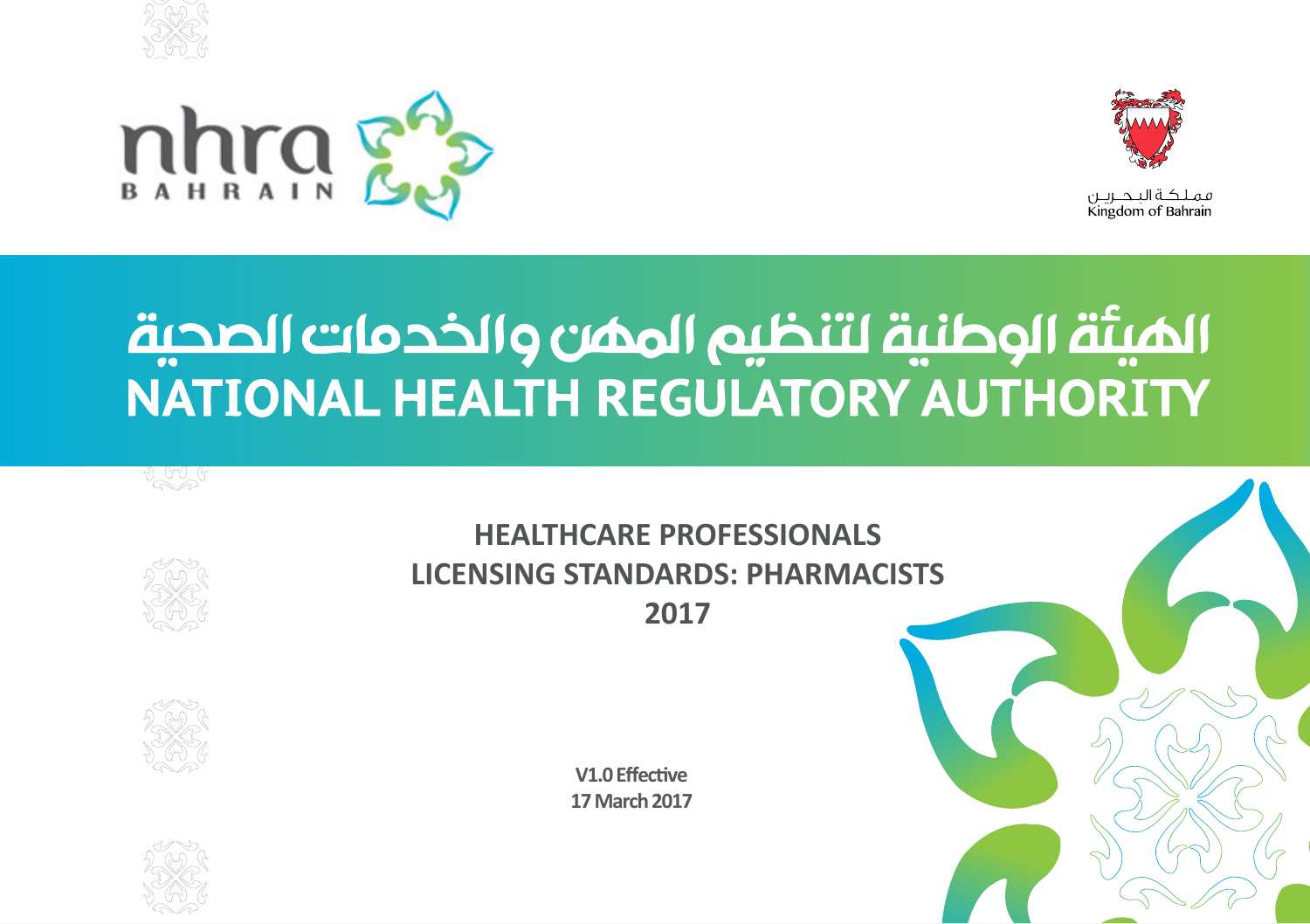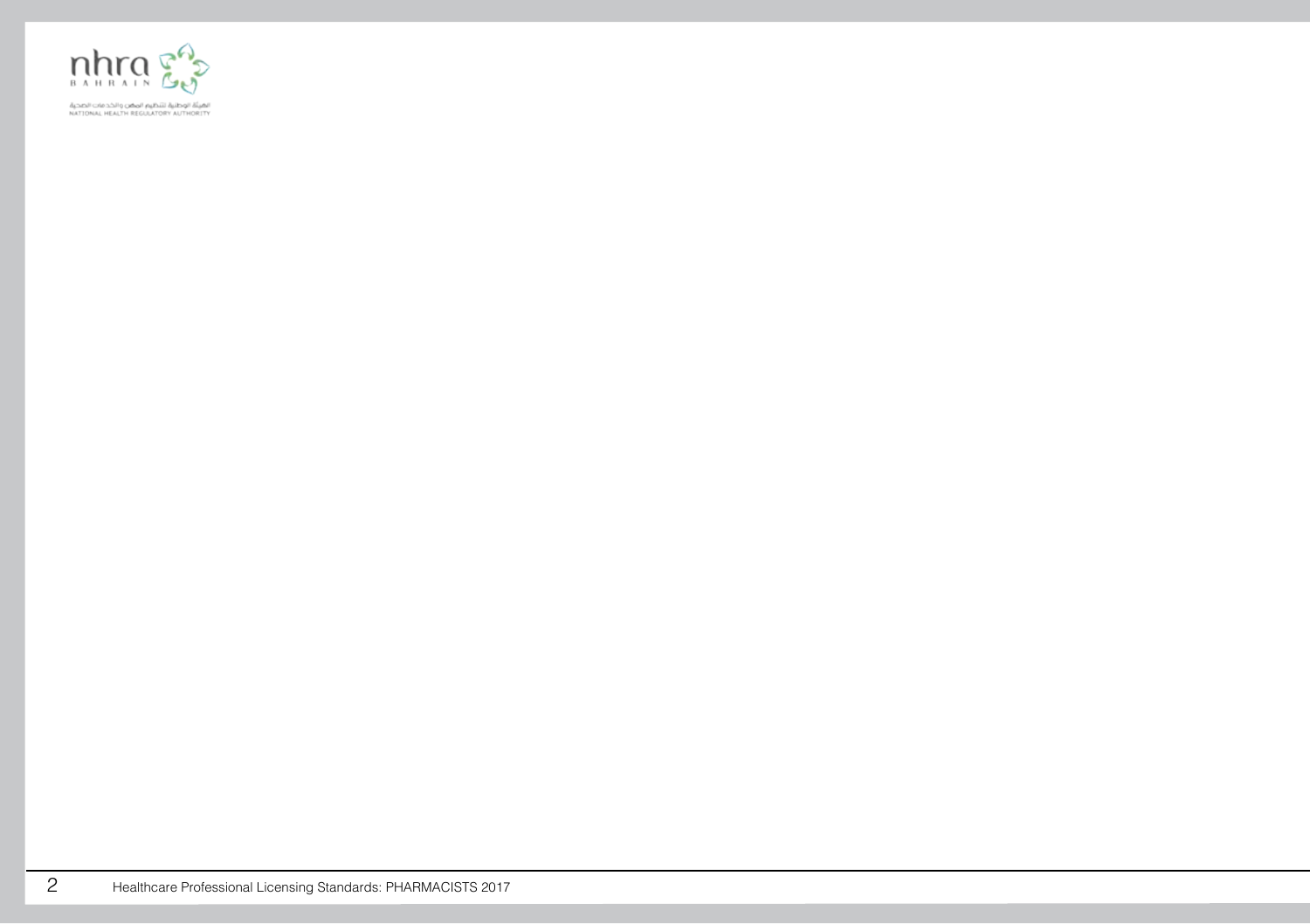

| <b>Title</b>                                      | Page         |
|---------------------------------------------------|--------------|
| <b>CHAPTER FOUR: PHARMACISTS</b>                  | $\mathbf{1}$ |
| Definitions                                       | 4            |
| Acronyms                                          | 6            |
| <b>INTRODUCTION</b>                               | 7            |
| Preface                                           | 8            |
| 1. Licensure General Requirements                 | 9            |
| 1.1 Education Qualifications                      | 9            |
| 1.2 Professional Experience                       | 9            |
| 1.3 Professional License and Good Standing Status | 10           |
| 1.4 Primary Source Verification                   | 10           |
| 1.5 License examination (BLE)                     | 11           |
| 1.6 BLE Exemption Policy                          | 11           |
| 1.7 Examination Attempts                          | 11           |
| 1.8 Discontinuity of Practice                     | 12           |
| 2. Renewal of Licenses                            | 12           |
| <b>General Comments</b>                           | 13           |
| Requirements and Considerations                   | 14           |
| Pharmacists Licensure Requirements                | 14           |

#### *TABLE OF* **CONTENTS**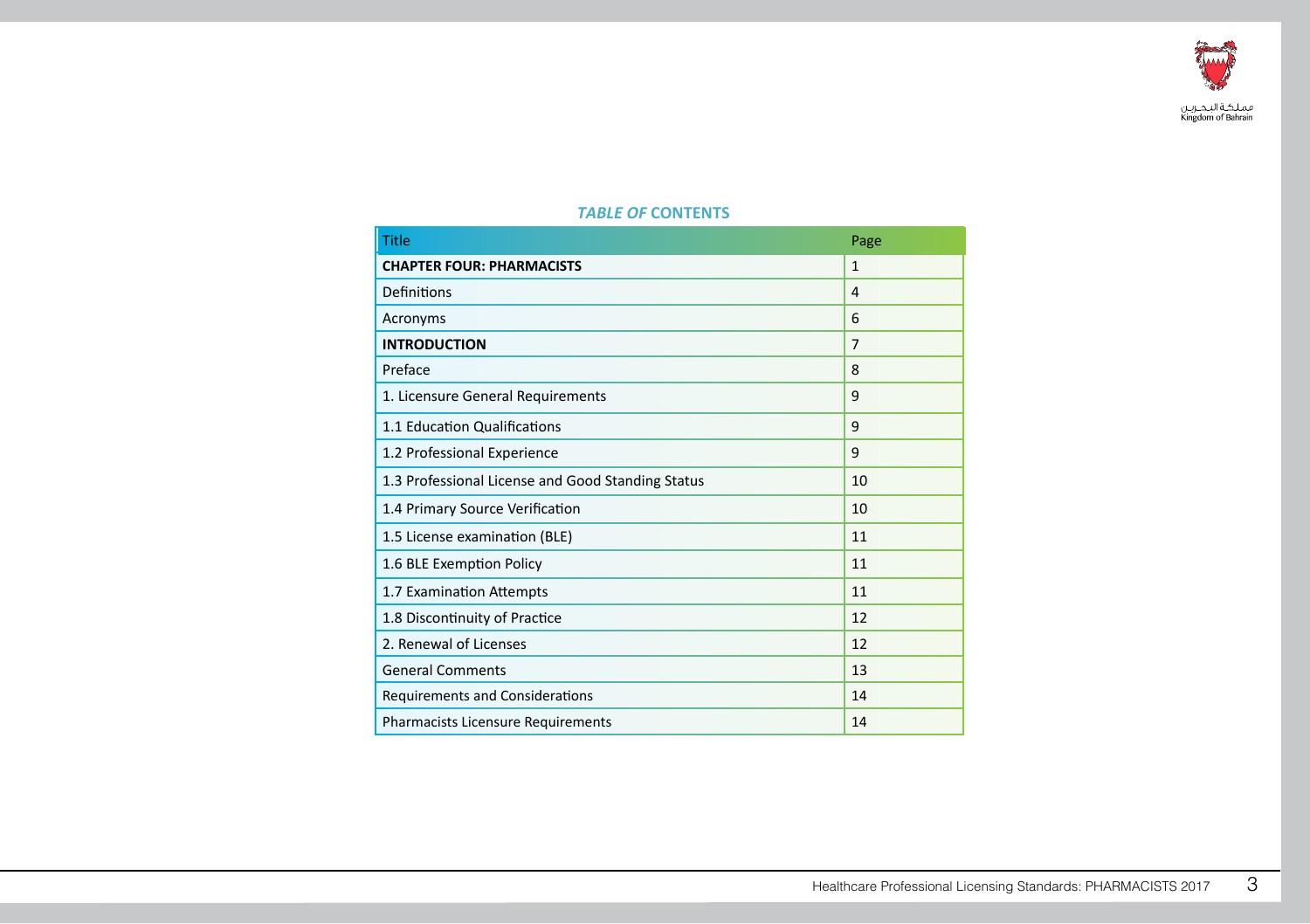

## **Definitions:**

#### **Authority: National Health Regulatory Authority**

**Continuing Professional Development (CPD):** A range of learning activities through which healthcare professionals maintain and develop their knowledge and skills throughout their career to ensure that they retain their capacity to practice safely, effectively and legally within their evolving scope of practice. CPD is also referred to as Continuing Medical Education (CME).

**Credentialing:** A process whereby specific licensing title is assigned to a healthcare professional based on recognized and accredited qualifications, training, experience and current practice.

**Experience:** Hands on clinical experience gained by a licensed healthcare professional during a salaried employment/contractual period and it excludes volunteer jobs, observer-ship, or clinical attachment.

**Fitness to practice:** A status where the healthcare professional is able to consistently demonstrate ability to practice without any impediments i.e. physical or others.

**Gap of Practice:** A defined period of discontinuation of clinical experience/ practice.

**Good Standing Certificate (GSC):** A certificate showing evidence that the healthcare professional is competent to practice the profession, has not been found guilty of unprofessional conduct, and that there are no pending or previous disciplinary orders or criminal proceedings against the healthcare professional.

**Healthcare Profession:** A field of healthcare recognized by the Authority.

**Healthcare Professional:** A person who by education, training, certification and licensure is qualified to provide healthcare services.

**License:** A permission granted by the Authority to practice a healthcare profession.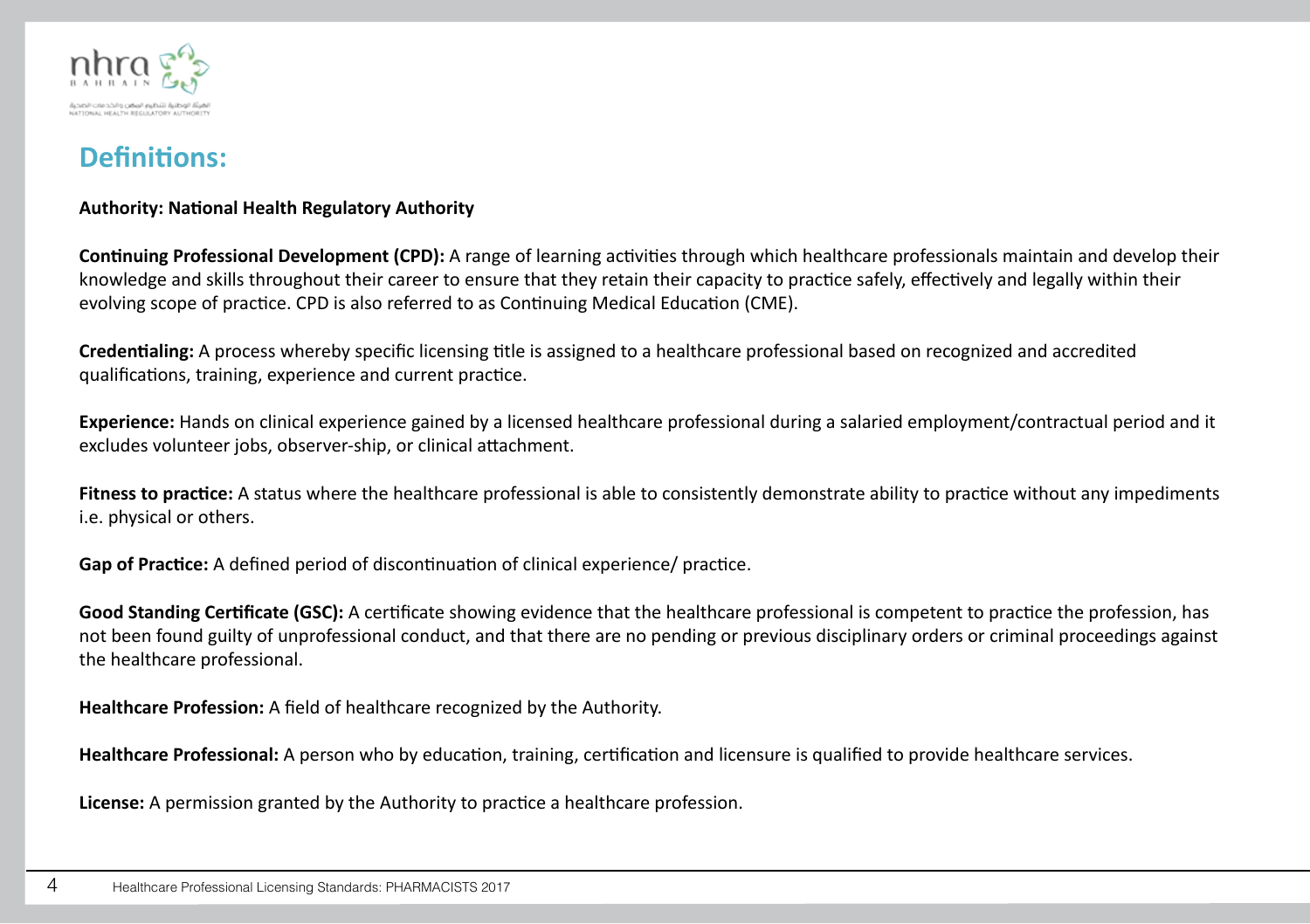

**Licensing:** A process of granting a legally protected professional title by the Authority.

**Primary Source Verification**: A process of validating documents required for licensure from the issuing organization.

**Qualification:** An educational evidence granted by universities, colleges, academic institutes or schools that are nationally accredited or formally recognized.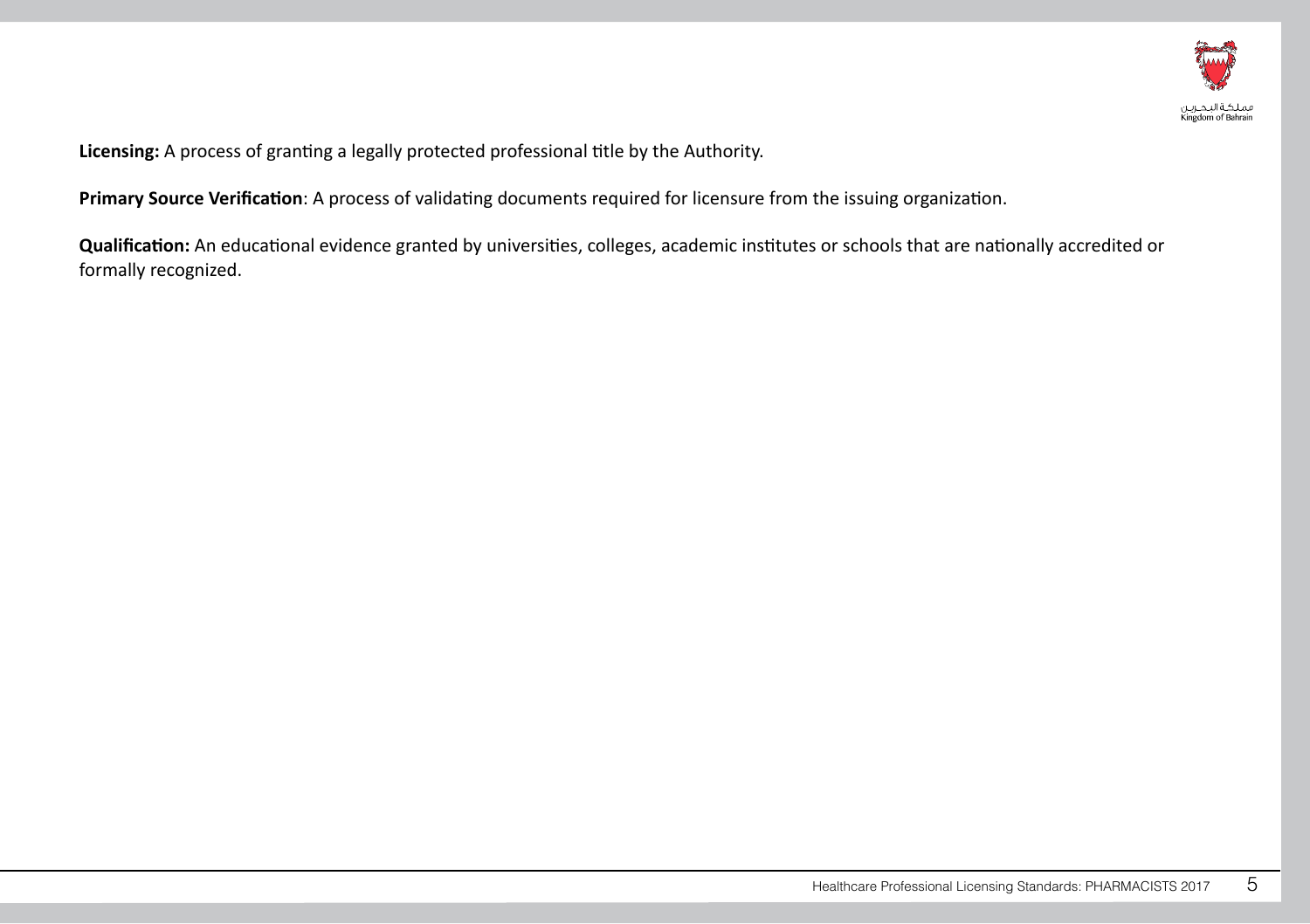

# **Acronyms:**

| BLE:           | Bahrain Licensing Examination                                               |
|----------------|-----------------------------------------------------------------------------|
| BLS:           | <b>Basic Life Support</b>                                                   |
| CME:           | Continuing Medical Education                                                |
| CPD:           | <b>Continuing Professional Development</b>                                  |
| <b>FAIMER:</b> | Foundation for the Advancement International Medical Education and Research |
| GSC:           | <b>Good Standing Certificate</b>                                            |
| HCPC:          | Health and Care Professions Council - United Kingdom                        |
| IMED:          | International Medical Education Directory                                   |
| PHARM.D:       | Doctor of Pharmacy                                                          |
| PQR:           | <b>Professional Qualification Requirements</b>                              |
| PHD:           | Doctor of philosophy                                                        |
| UK:            | United Kingdom                                                              |
| USA:           | United State of America                                                     |
| WHO:           | World Health Organization                                                   |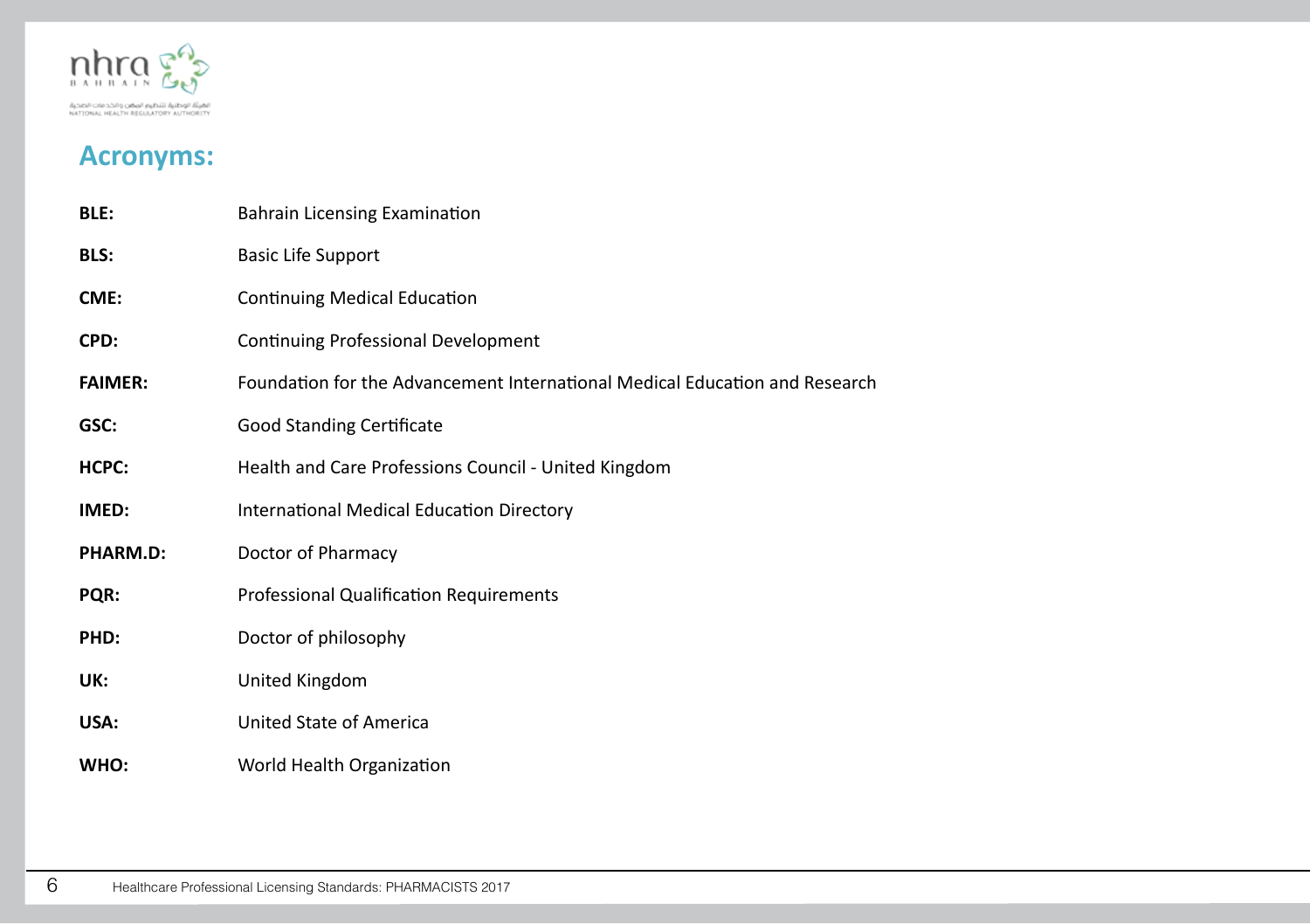

# INTRODUCTION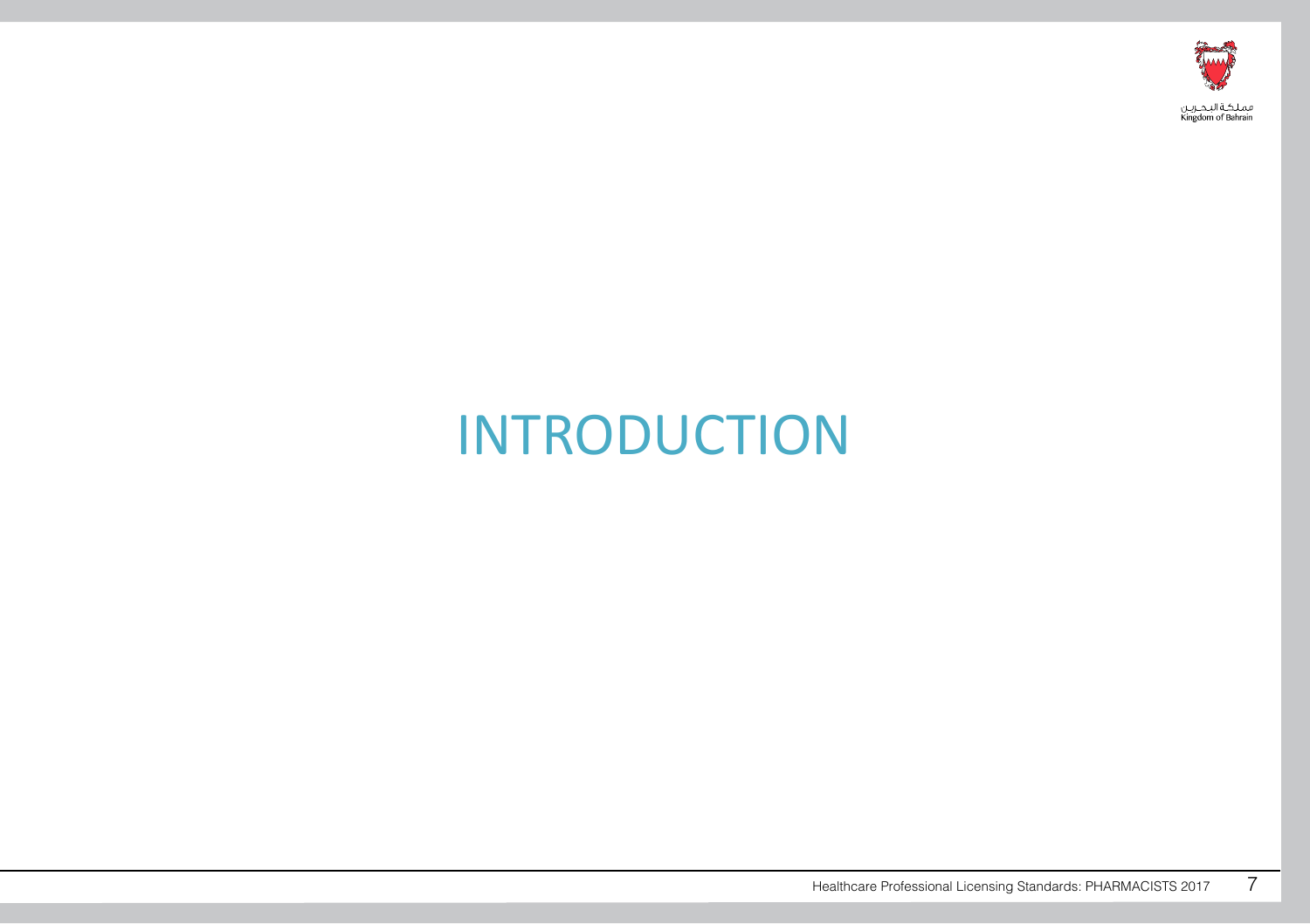

# **Preface:**

The Supreme Council of Health (SCH) in Kingdom of Bahrain is pleased to present the unified Healthcare professionals Qualification Requirements (PQR) which represents a milestone towards fulfilling the kingdom's objectives to improve the healthcare service provision across the country.

This document provides a base for all health care facilities both in the governmental and private sector to assess the documents submitted by applicants within their geographical jurisdiction to ensure safe and competent delivery of services. Moreover, it places an emphasis on educational standards, experience and licensure requirements for healthcare professionals to be licensed to practice safely in Kingdom of Bahrain and in accordance with Bahrain laws and benchmarked international best practices.

The SCH would like to acknowledge the efforts of all individuals who have contributed towards compilation of this document and would like to thank them for their dedicated efforts and assistance.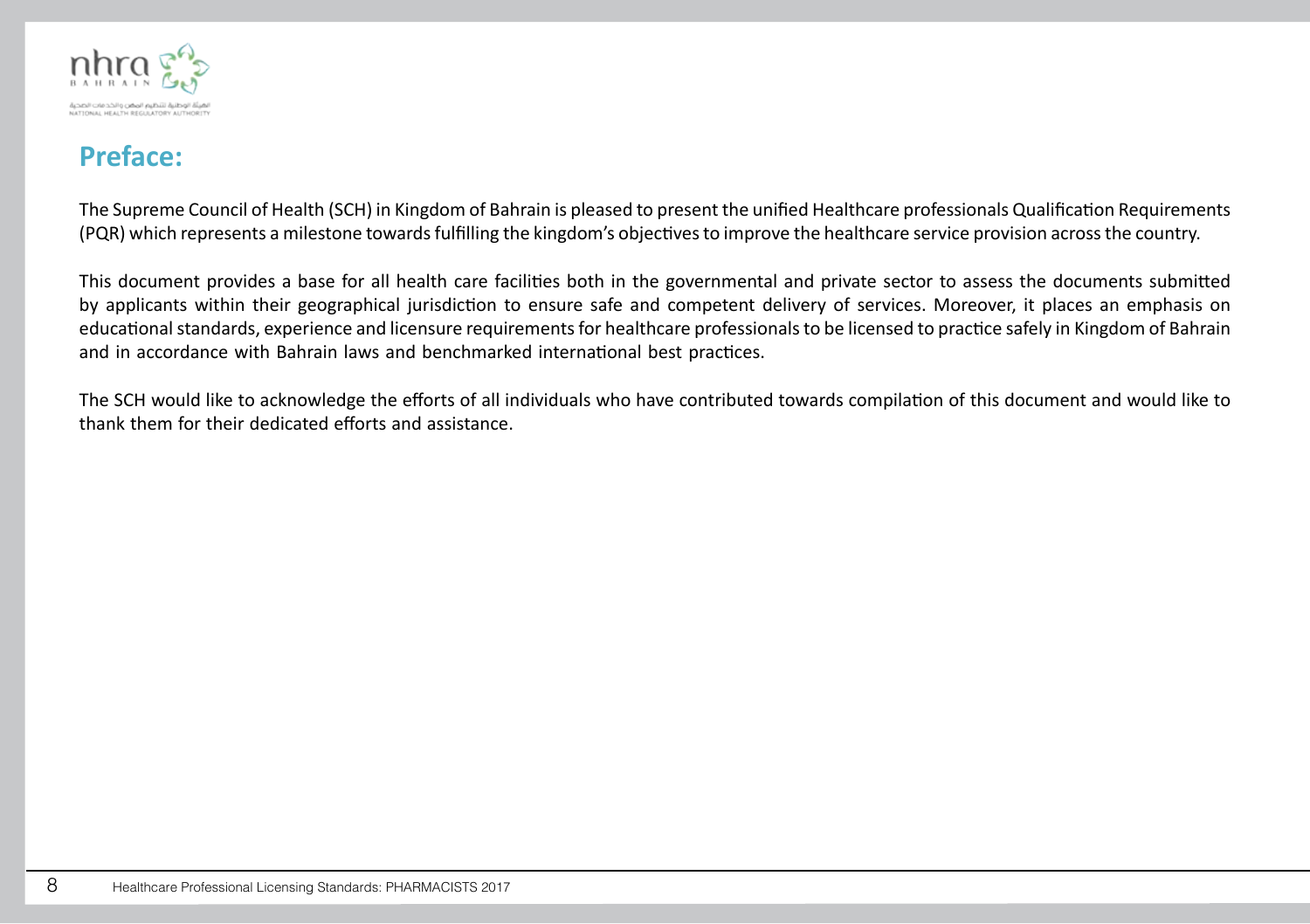

## **11.Licensure General Requirements**

All applicants must fulfill all the following requirements in order to qualify for licensure:

#### **1.1 Educational Qualifications**

- Qualification when needed must be nationally accredited by the Ministry of Education in Bahrain/ Higher Education Council (HEC)
- Qualifications must be issued by institutions/ colleges recognized in home country
- At the entry level, minimum qualification requirement is high school certificate as per country specific education.
- Qualifications are evaluated in accordance to the following criteria:
	- The country and institution from which the qualification was awarded
	- The level of national /international recognition of the qualification
	- The duration and content of study, and the presence of clinical practice/ practical training.
	- Qualifications acquired through honorary nature, correspondence or distance learning are not counted towards the PQR requirements.
- Qualifications not mentioned in this document may be evaluated and reviewed by NHRA which may grant the applicant with the appropriate title.

## **1.2 Professional Experience**

#### *1.2.1: Experience:*

- The applicant's experience must be relevant to the category applied for, and must have been accomplished in an appropriate setting licensed by the professional regulatory and licensing authority in the country of practice.
- Bahraini nationals, new graduates: are exempted from experience requirements for the basic entry level.
- Non Bahraini residents of Bahrain may be exempted from experience requirements for basic entry level after the approval of the Supreme Council of Health.
- All other applicants are required to fulfill experience as per their relevant titles according to the PQR.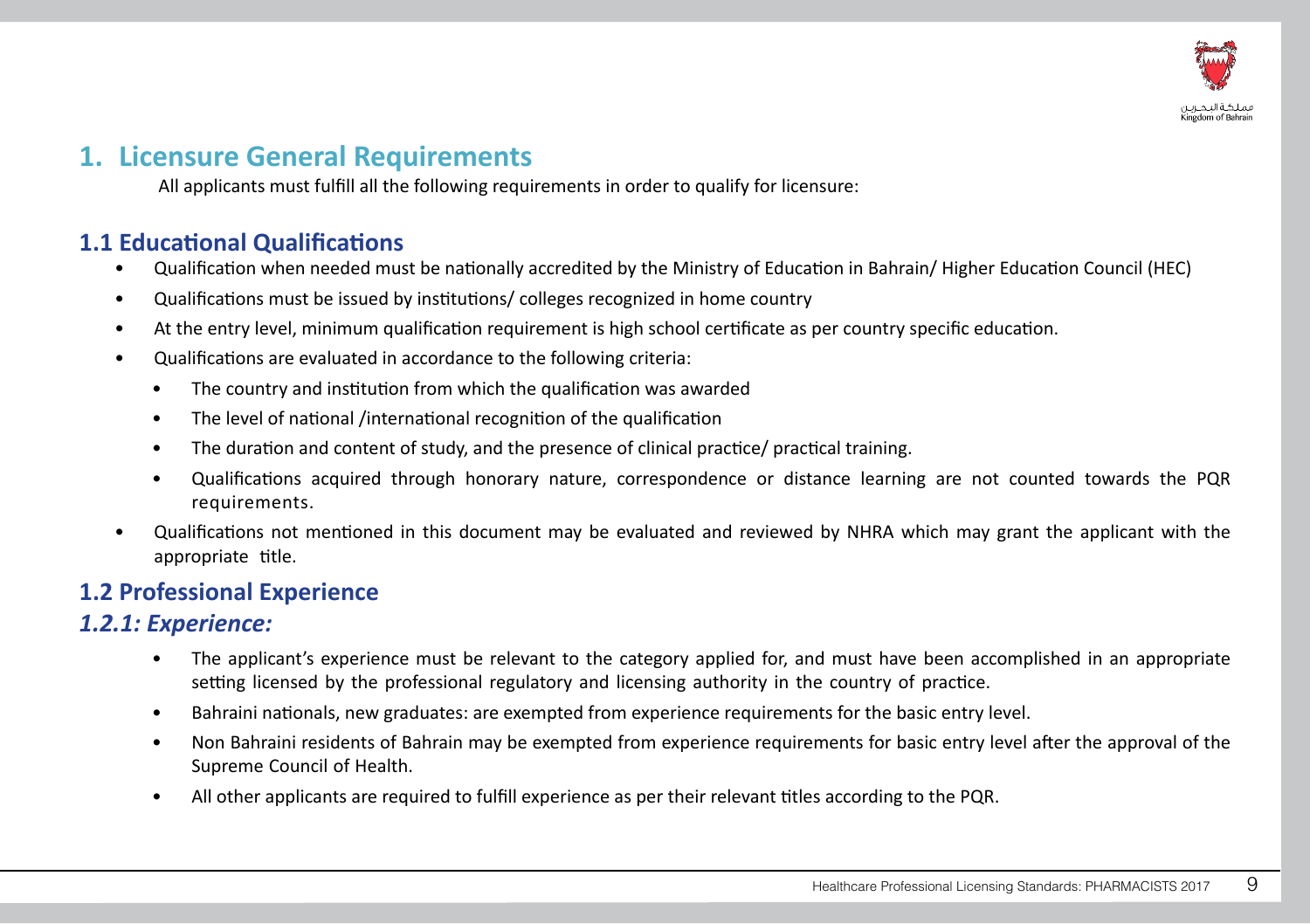

#### **1.3 Professional License and Good Standing Status**

- The applicant must be registered and have a valid professional license to practice, or registration (where applicable) from home country and/or country of last employment.
- The applicant must provide evidence of meeting the minimum required experiences for the applied title.
- Good Standing Certificate (GSC) must meet the following requirements:
	- Valid and not older than six (6) months at the time of application for licensure.
	- Issued by the professional regulatory and licensing authority in the country(s) of last employment.
	- NHRA may request more evidence or conduct investigations if deemed necessary to prove the status of good conduct of the healthcare professional.
- The applicant must declare that he/she has never been convicted with any legal cases, medical malpractice during his/her practice of the healthcare profession or he/she is currently under investigation.

#### **1.4 Primary Source Verification**

- The documents required for licensing shall be verified directly from the original or primary source.
- These documents include but not limited to: educational qualification(s), experience certificate(s), professional license(s) and/ or any other documents deemed necessary by NHRA.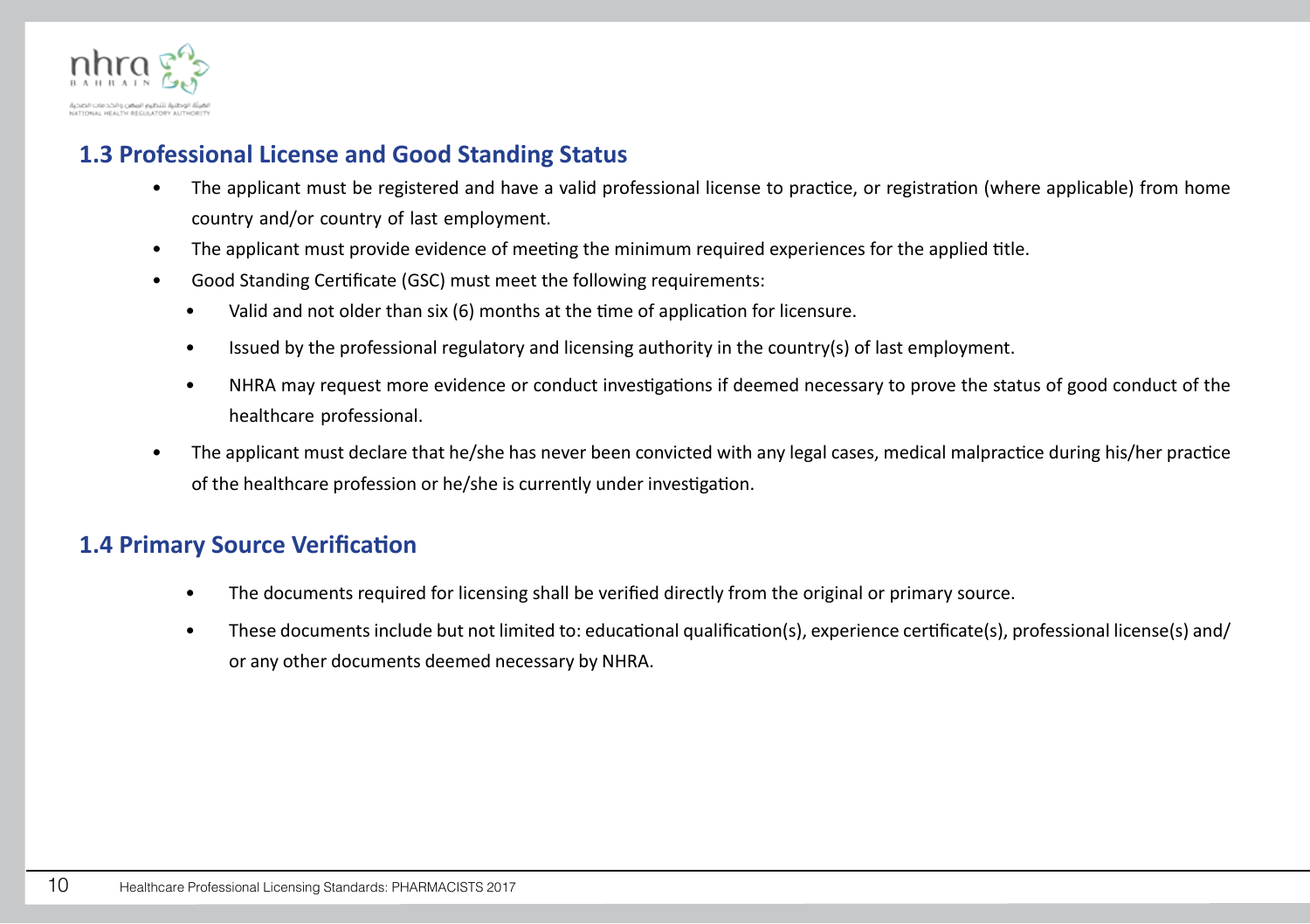

### **1.5 Licensure examination (BLE)**

1.5.1 BLE is applicable to some professions as indicated by related legislations. Some pharmacists are required to pass NHRA's BLE in order to obtain the professional license in the Kingdom of Bahrain.

#### **1.6 BLE Exemption Policy**

As per decision number 11 for the year 2015 pertaining to the licensure examinations, Pharmacists may be exempted from the licensure examination:

- 1. Applicants who hold higher specialization qualifications (Master's degrees as a minimum).
- 2. Bahraini or GCC nationals who hold a valid GCC License.
- 3. Applicants who have 7 years clinical experience.

Please note that all licensure examinations dates are fixed and available on NHRA website

#### **1.7 Examination Attempts**

- 1.7.1 Applicant may attempt the licensure examination four consecutive time provided that the attempts are done within a maximum of three years from the date of the first attempt.
- 1.7.2 An applicant who fails four consecutive times is required to go through a period of training of no less than six months in a licensed facility and to provide proof of completion of this training. For physicians the training should cover the basic medical fields including medicine, surgery, pediatrics, and obstetrics & gynecology which should cover at least four months of the total training period required.
- 1.7.3 After proof of completion of training, the applicant may attempt the licensure examination twice provided that the attempts are within two years from the date of completion of the training period.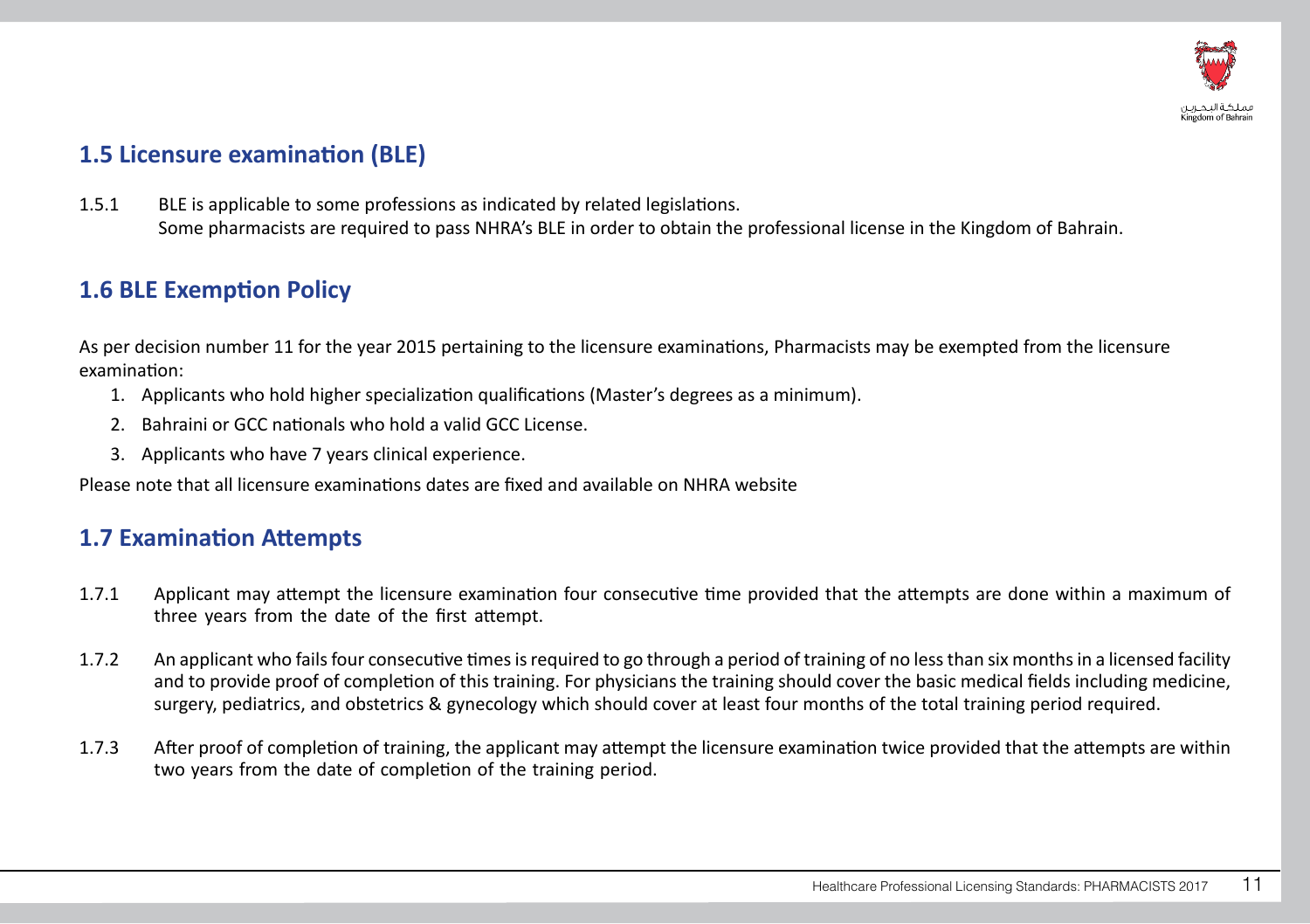

### **1.8 Discontinuity of Practice**

#### **This section applies to Bahrainis ONLY and Non Bahraini if residence of Bahrain.**

- Healthcare professionals who have a gap of practice of at least two (2) years and opting to be licensed in Kingdom of Bahrain must follow the CME/CPD requirements below
- All CME/CPD credits must be related to practice specialty of the healthcare professional, and according to the CME/CPD specific requirements of NHRA
- All applicants are required to complete a clinical training program which shall be determined by NHRA in the specialty field.
- All clinical training programs shall be carried out in an approved practice setting by NHRA
- All applicants after completion of CME/CPD credits and clinical training program are required to pass NHRA licensure assessment to obtain the license to practice.

| <b>Gap of Practice</b>             | <b>Pharmacists</b>                               |
|------------------------------------|--------------------------------------------------|
| From two to less than three years  | • 50 CME/CPD credits<br>• 6 months of training   |
| From three to less than four years | • 75 CME/CPD credits<br>• 8 months of training   |
| From Four to less than Five years  | • 100 CME/CPD credits<br>• 10 months of training |
| From Five years onwards            | • 125 CME/CPD credits<br>• 12 months of training |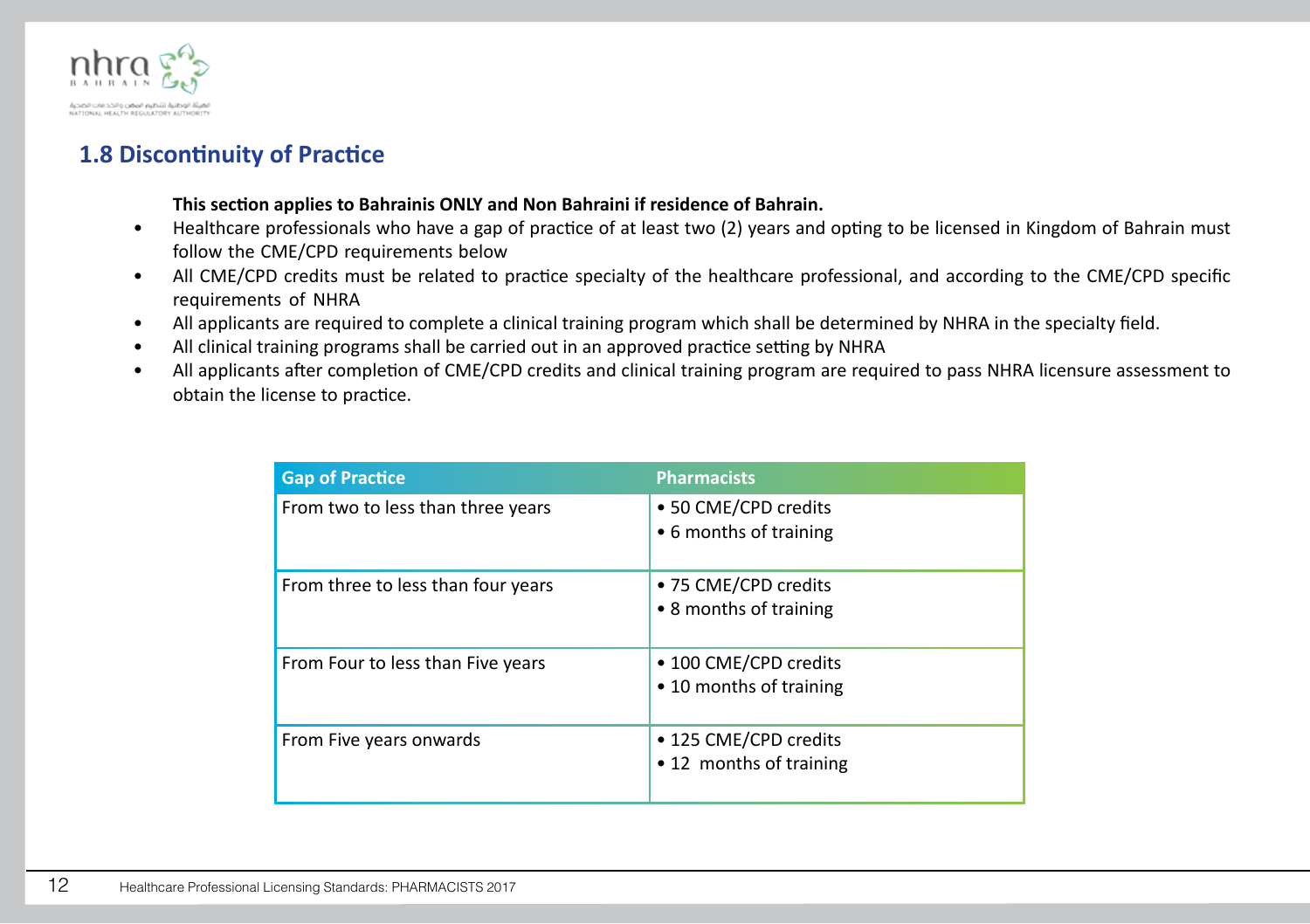

## **2. Renewal of Licenses**

2.1 Pharmacists must accumulate a minimum of 25 CME / CPD hours annually. CME/ CPD must be relevant to the field of the speciality.

## **3.General Comments:**

License categories are independent from employment grade and titles.

- Health care facilities may not employ a health care professional at a higher category than that given by NHRA.
- NHRA reserves the right to re-evaluate any healthcare professional should the need arise.
- License can be renewed up to a maximum of 5 years each time.
- These standards shall be reviewed once every three years.
- All professionals holding administrative, academic, and other non-clinical positions will not be licensed by NHRA unless they prove continuity of clinical practice.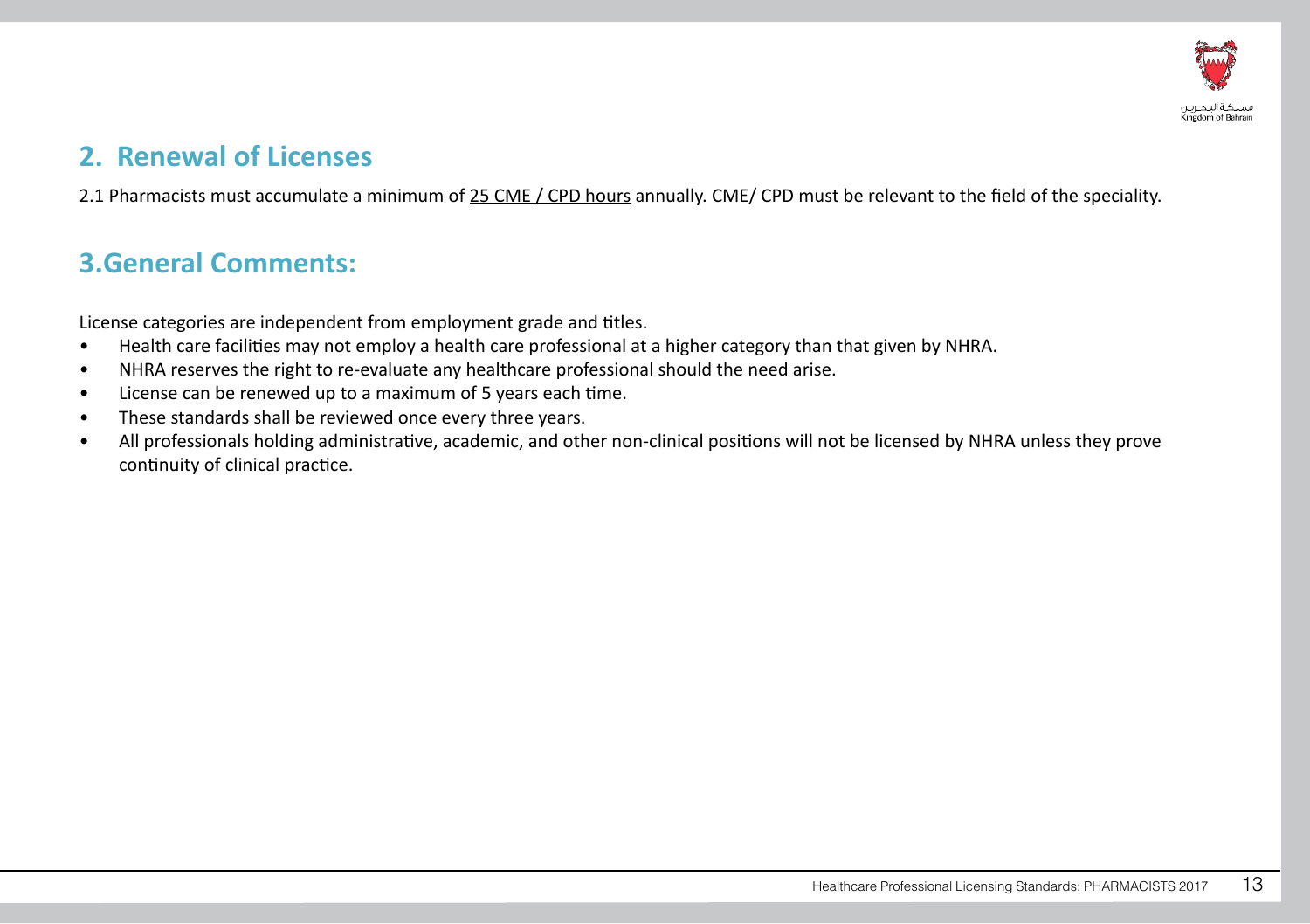

# **Requirements and Considerations**

#### **Pharmacists Licensure Requirements**

All pharmacists applying for licensure must fulfill the following requirements in addition to all the requirements mentioned in chapter one:

- Must be graduates from National and/ or International recognized college/University.
- Qualifications acquired through honorary nature, correspondence or distance learning are not counted towards the (Professional Qualification Requirement) PQR full term requirements.
- Bahraini National pharmacists and are exempted from the experience requirement for the basic entry level.
- Non Bahraini applicants must have a minimum of five years of experience post qualification and hold a valid License to practice in their home country and/or country of last employment (where applicable).
- Pharmacy technicians cannot work independently and shall work under a licensed pharmacist.
- Pharmacists and Pharmacy Technician experience with pharmaceutical companies or sales representative will not be considered as experience.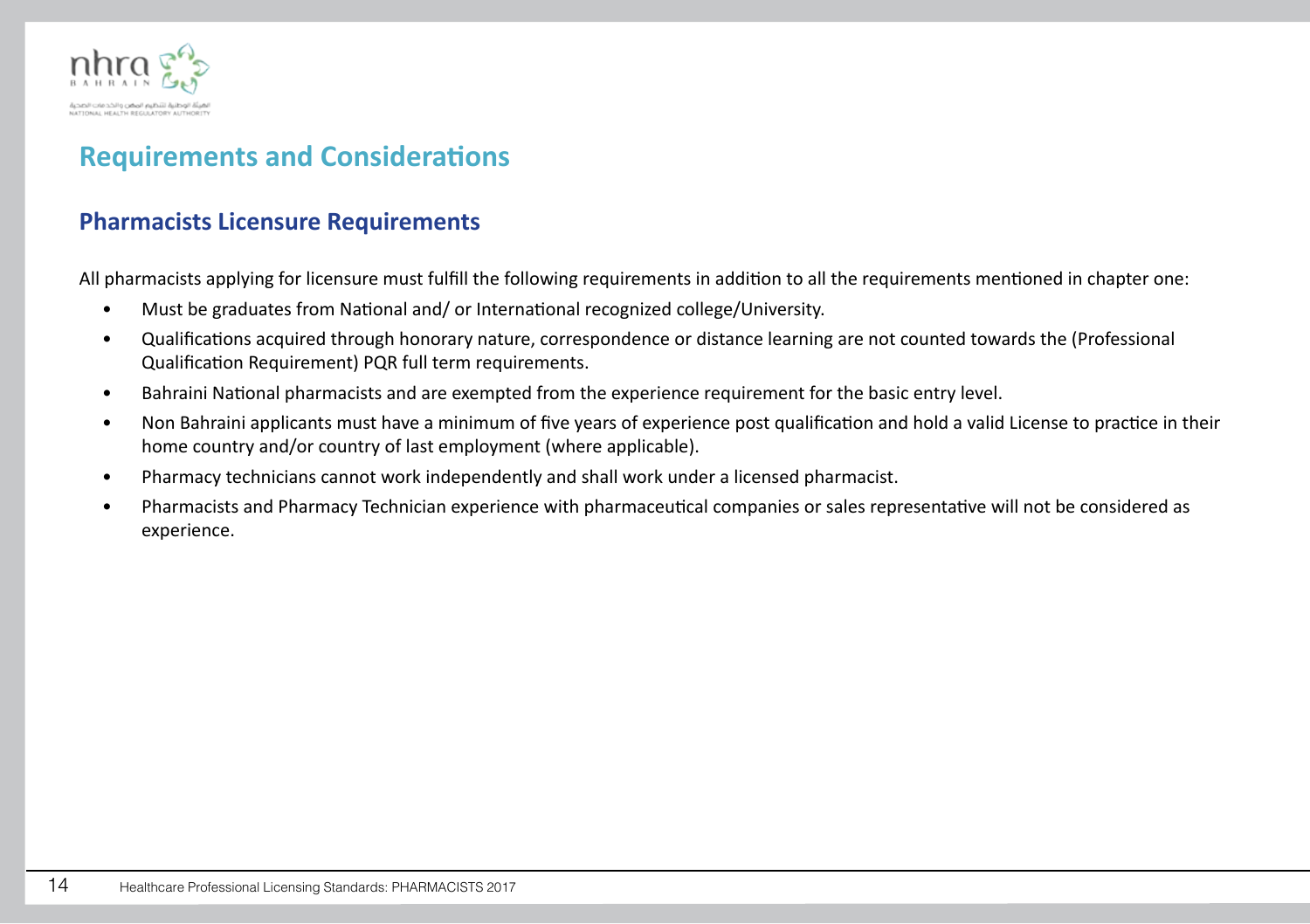

| <b>Title</b>               | <b>Qualifications</b>                                                                                                                                                 | <b>Experience</b>                                                                                                                   |
|----------------------------|-----------------------------------------------------------------------------------------------------------------------------------------------------------------------|-------------------------------------------------------------------------------------------------------------------------------------|
| <b>Clinical Pharmacist</b> | BSc in Pharmacy / Pharm D<br>And<br>Successful completion of a recognized Resi-<br>dency program in clinical pharmacy                                                 | Minimum two (2) years of experience post<br>certification as a clinical pharmacist in<br>BSc in Pharmacy / Pharm D hospital setting |
|                            | BSc in Pharmacy / Pharm D hospital setting<br>And<br>Post graduate qualification in clinical phar-<br>macy                                                            |                                                                                                                                     |
| Pharmacist                 | BSc in Pharmacy/Doctor of Pharmacy                                                                                                                                    | Minimum of two (2) years' experience<br>post certification as Pharmacist                                                            |
|                            | Certificate of completion of a nursing pro-<br>gram with experience post qualification<br>minimum of 18 months to less than (3)<br>years educational program duration |                                                                                                                                     |
| Pharmacy Technician        | Diploma in Pharmacy program minimum of<br>two (2) years<br>course duration                                                                                            | Minimum of two (2) years' experience<br>post certification as Pharmacy Technician                                                   |
| <b>Medical Delegate</b>    | <b>BSc in Pharmacy</b>                                                                                                                                                | No experience required                                                                                                              |